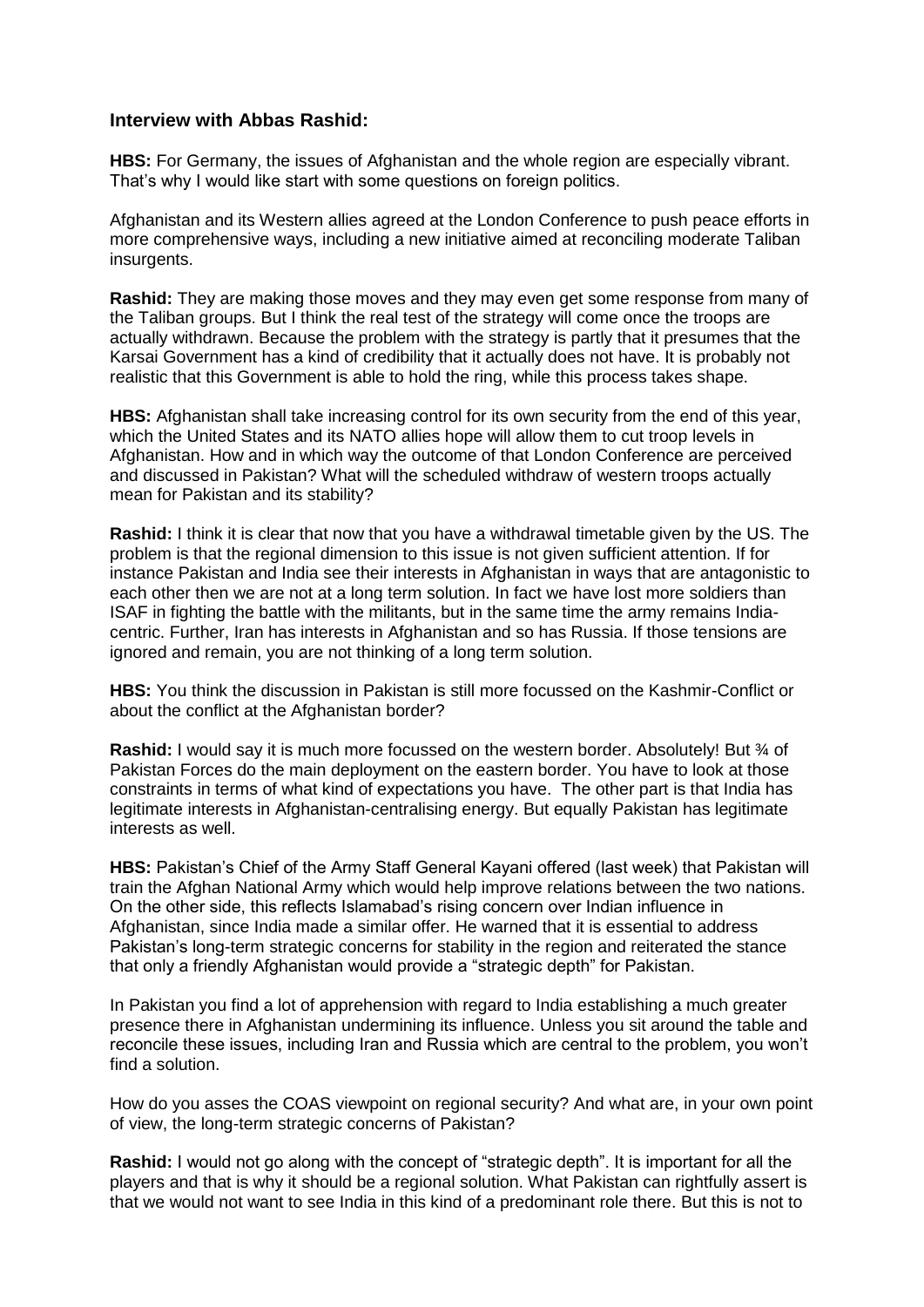say that Pakistan can dictate what kind of government Afghanistan has. What they can try and assure is that there are no outside influences that are taking it to another direction. But now you got these interests in Afghanistan playing themselves out. This is why this has to be reconciled not by making Afghanistan into an arena for a proxy war between India and Pakistan that continues to destabilize Afghanistan and of course the rest of the region. India and Pakistan have to look at their own outstanding disputes and settle those in order to be able to have a framework for dispute resolution that actually works. If you remember the US special representative, Mr. Holbrooke, initially was going to have India as well within his ambit of operations. But of course India protested strongly so that was left out. Again you are not going to see a proper solution if you start leaving out the key actors in this.

**HBS:** General Kayani said also the success of military operations in Swat, South Waziristan and other tribal regions have caused substantial decline in cross-border attacks on NATO forces in Afghanistan. Furthermore, he rejected the perception that Pakistan did not want to take on the militants in North Waziristan, but said it is important that the military consolidated its hold before starting another army offensive.

How do you assess the strategy of the Pakistani military and the stated success in fighting the militants on Pakistan's own soil?

**Rashid:** It is widely recognized that the operation in Swat in South Waziristan have been successful and they have been difficult with lots of casualties. US-Defense Secretary Gates was there again to push for the operation in North Waziristan. But what is happening now is that Pakistan is saying to the Americans: "You are now distinguishing between good and bad Taliban. You are fighting but also negotiating at the same time. Why should you not allow us to do the same thing?" Their strategy could well be that we consolidate our gains. This would also send a message that we can do this. But at the same time be open to negotiations as the Americans are doing.

What is the current situation in Pakistan concerning the interior politics and the relation between legislature and executive?

**Rashid:** It's a very difficult situation. One thing has to do with a petition that is already in court about the fact that under the judgement president Zadari could not have been a candidate at the time he stood for the elections. If this is decides upon the presidency could be challenged by the court. Many people feel that this might take judicial activism too far because it will end up politicising the court in some way. Legally Zadari is president and he has immunity under the constitution against criminal proceedings and by constitution only through impeachment or removal because of inability a sitting president can be removed from office. You would have to have in a joint sitting 2/3 of the members of parliament voting for the resolution the president to be impeached. Their idea is: This is a political issue it should be decided politically. Let there be a resolution table by the opposition and let them try to get 2/3 of the votes.

**HBS:** You think this could have big influence on destabilising the situation?

**Rashid:** It could, if things proceed this way. If the parliament doesn't do anything about it and the court continues in this direction it will become politicised. People feel that there is already corruption all over the place, so if action is to be taken it should be taken by the parliament. Then the people, the representatives have decided. A large majority is convinced of the fact that he's not the right president so he can be impeached. But if it doesn't work out that way it does have the potential for instability.

**HBS:** Facing weak economic performance and inflation, permanently increasing prices for oil, gas, food and everyday household items on the one side, as well as shortages of